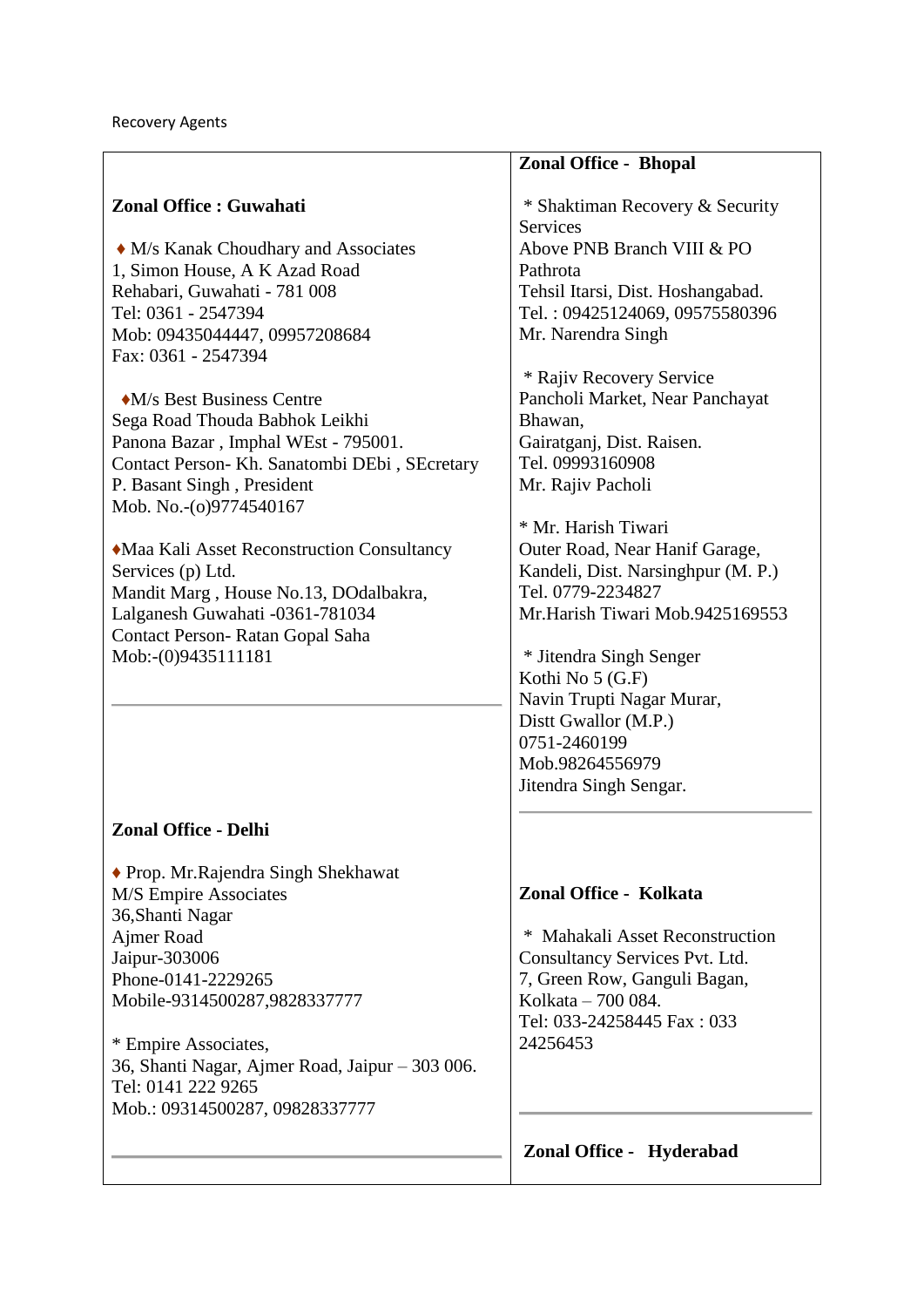## **Zonal Office - Agra**

**♦** Singh & Singh Co 23/299, Majhli Haveli Wazirpura, Agra - 282003 Phone/ Fax: 0562 - 2526869

**♦** AAA Capital Services Pvt Ltd. J-1, Kailash Colony Greater Kailash - 1, New delhi - 110048 Phone/ Fax: 011-29245500/ 2954553 (F)

**♦** Tech Mech Surveyors And Allied Consultants Pvt Ltd H O 111, Tally Ghar (Opp CMC) R G Inter College Road, Chippi Tank, Meerut Phone/ Fax: 0121-2663301/ 2647909/ 2651194 (F)

**♦** Mahesh Mani Pandey & Co. 15/58, Friends Enclave, Civil Lines, Kanpur Phone/ Fax: NA

**♦** Atlas Business Consultant Pvt Ltd SCO 33 A, Budha Dal Shopping Complaex Lower Mall Patiala, Punjab Phone/ Fax: 0175-2221976/ 22246976 (F)

**♦** M/s Manish Jain & Associates Shop No-3 , First Floor, Kamla Palace, Shriram Chowk , Kamla Nagar , Agra-282005. Phone/Fax: 0562 - 4042810/6451733/09897622536/09997106664.

**♦** M/s Singh & Singh Legal & Credit Solution(P) Ltd. 23/299, Majhli Haveli, Wazirpura, Agra(UP) Phone/Fax: 0562 -2526869 (F) /0562-

2853986/09412315969 **♦**M/S MEGA ONE RISK MANAGEMENT SERVICES PVT. LTD. NEAR DR. K.B. SINGH COLLEGE, NEW HOSPITAL ROAD, BILAS PUR DISTT. RAMPUR (UTTAR PRADESH)

Phone nos 9368556912 & 9758551796

\* M/s Army Pvt. Ltd. (Asset Recovery Management Yard) D No 3-4-529/2/5 Narayanaguda Hyderabad-500027 040-32926679,32500944 Fax-040-27560394 Mr. K. Hanumantha Rao General Manager Mob.9392241792

## **Zonal Office - Raipur**

\* Shree Ram Enterprises Prop. Shri Motilal Lalwani 83,1st floor, Jairam Complex, Sharada Chowk, Raipur 0771-422688 Mob.9300-236084/98264-32980

\* Vinod Kumar Sachdev S/O Shri Trrodimal Sachdev Ward No.07 Waraseoni District-Balaghat (MP) 07633-253416 Mob.94249-80475

## **Zonal Office - Pune**

**♦**Balaji Debt Recovery Agent 1117,'E' Ward Mithari Building, Panch Bunglow , Shahupuri Kolhapur 416001 Ph:- 9921059800 Contact Person - Mr. Sahaji Bapusaheb Gaikwad

**♦** Recovry Management Associates Office No.1 Seconf Floor , Bhosale Shinde Arcade , Deccan Gymkhana Pune 411004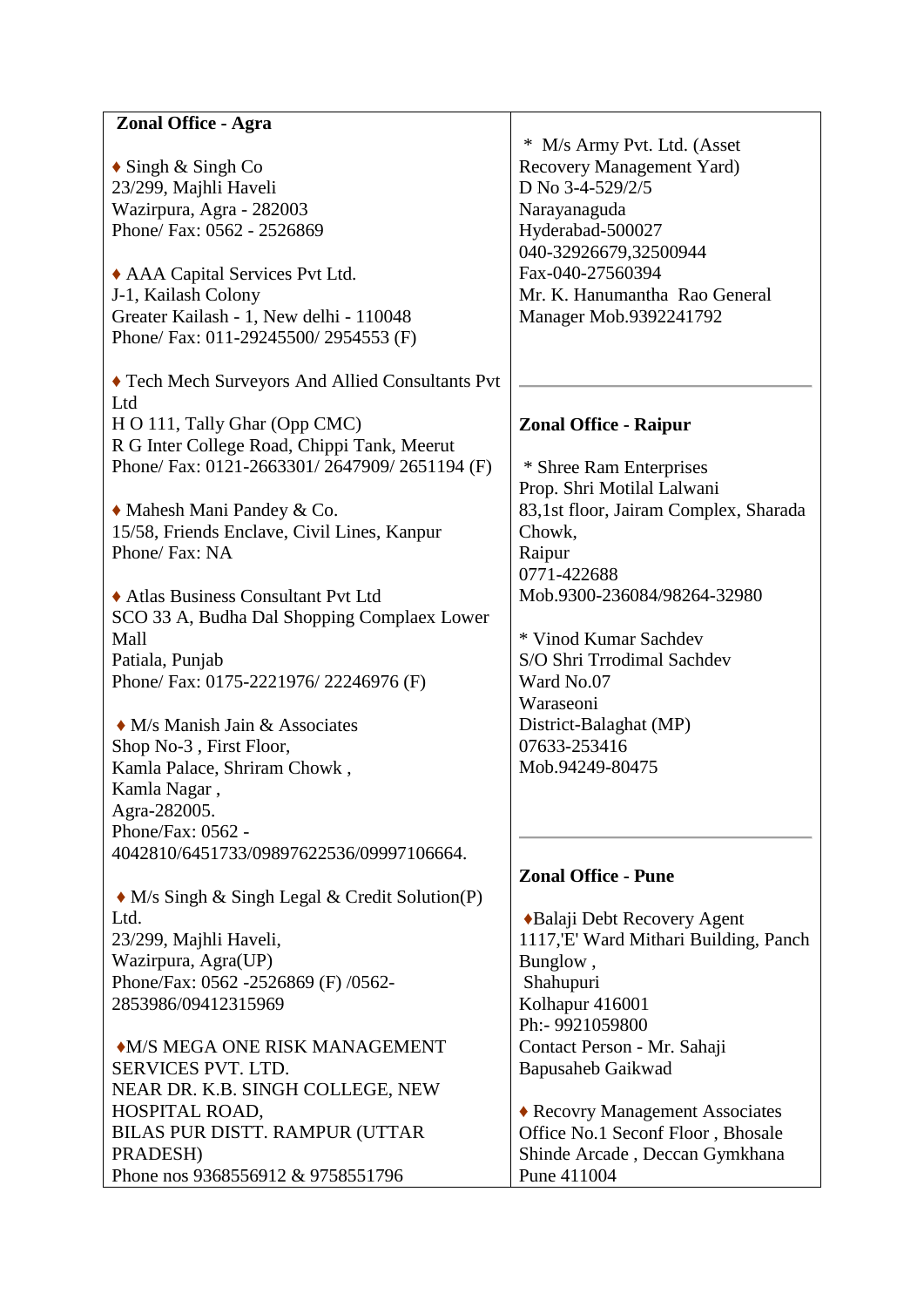| Directors 1. SH.GYAN SINGH 2. SH.                         | Ph:-9422012642                                                 |
|-----------------------------------------------------------|----------------------------------------------------------------|
| <b>DEVENDRA SINGH</b>                                     | Contact Person -Mr. Saroj Kumar                                |
|                                                           | Gupta                                                          |
|                                                           | <b>Zonal Office - Chennai</b>                                  |
|                                                           |                                                                |
| Zonal Office - Mumbai Metropolitan Zone                   | • M/s Bank Recovery Services                                   |
|                                                           | Proprietor: Mr. Abdul Razak A.P.                               |
| • M/S Mitcon Consultancy Ltd                              | Malabar Manor, Kottooli, Calicut                               |
| Krupanidhi, 9, Walchand Hirachand Marg, Ballard           |                                                                |
| Estate, Mumbai - 1                                        | $\bullet$ M/s Stem Outsourcing                                 |
| Ph: 22624810/22612594/9820029775                          | Address :- 162 B, Eldams Road,                                 |
|                                                           | Teynampet, Chennai-600013                                      |
| • M/S Armedas Consultants (P) Ltd                         | Contact Person -                                               |
| Navasari (KK) Chambers, Ground Floor                      | Mr. Sivaram Samy                                               |
| Purshottamdas Thakurdas Marg, Off D N Road,               | Mr. K.E Venugopal                                              |
| Fort, Mumbai - 1                                          | Contact No- 044-24327162                                       |
| Ph: 22071844/22035306/07                                  | email - stemout@gmail.com                                      |
| • M/S Siddesh Fine Services (P) Ltd                       | $\bullet$ M/s S.M Associates                                   |
| 18-A, Khatan Building, 1st Floor, A B Modi Marg           | Address - Adithanar Illan, 10 C, C                             |
| <b>Opp Dalal Street</b>                                   | Colony, Perumlapuram,                                          |
| Fort, Mumbai - 1                                          | Tirunelveli - 627007                                           |
| Ph: 22664196/22662167/9820036771                          | Contact Person -Mr. M Asir, Mr. M<br>Armstron Sam, Mr, Amalraj |
| • M/S Perfect Recovery Consultancy (P) Ltd                | Contact No- 0462 -3204333                                      |
| 35, 3rd Floor, Shivaji Market, Next To Manish             | ,04443060206                                                   |
| Market, Palton Road, Mumbai                               | Local Adress - New No7 , Old No-4,                             |
| Ph: 65245292/226342262/9920260555                         | 7th Main Road, R.A. Puram, Chennai-<br>600028                  |
| * Savvyfin Consultancy,                                   | email id-                                                      |
| C-14, Aaram Society,                                      | smamstrongsam@rediffmail.com                                   |
| Vakola, Santacruz (East)                                  |                                                                |
| Mumbai-400 055.                                           |                                                                |
| Mr. Savinder Singh Adhi 98212 85882/098217                |                                                                |
| 85881                                                     |                                                                |
| $\triangle$ M/s Mitcon Consultancy & Engineering Services |                                                                |
| 1402/1403, 14th Floor, Dalamal Tower, Free Press,         |                                                                |
| Journal Marg, 211, Nariman Point, Mumbai-<br>400021.      |                                                                |
| Contact person - Mr. Shankar Raman                        |                                                                |
| Contact No. - 9869012955.                                 |                                                                |
|                                                           |                                                                |
|                                                           |                                                                |
| Zonal Office - Ahmedabad                                  |                                                                |